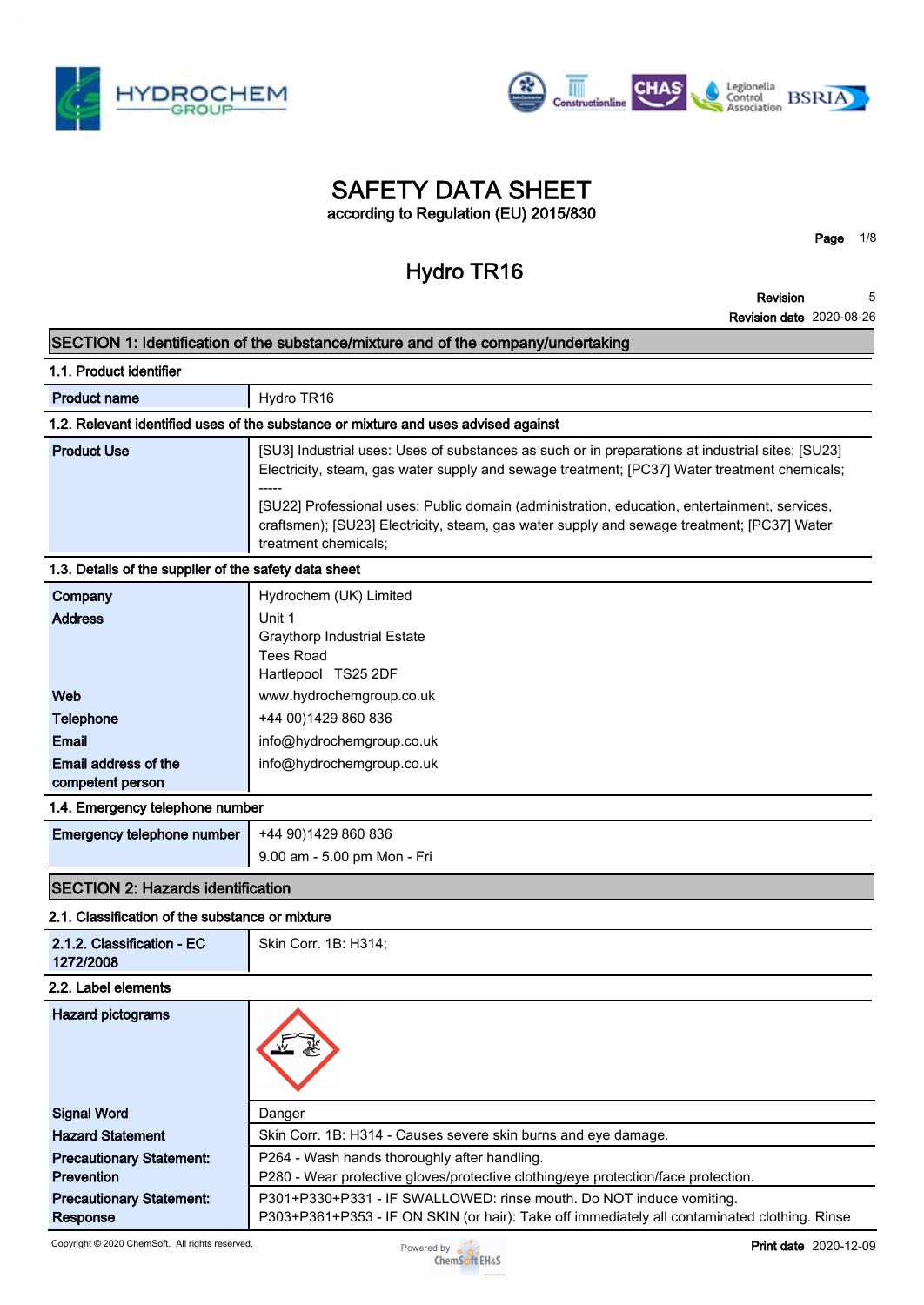#### **Revision Revision date 2020-08-26 5**

| 2.2. Label elements                                |                                                                                                                                                                                                                                                                           |
|----------------------------------------------------|---------------------------------------------------------------------------------------------------------------------------------------------------------------------------------------------------------------------------------------------------------------------------|
|                                                    | skin with water/shower.<br>P304+P340 - IF INHALED: Remove person to fresh air and keep comfortable for breathing.<br>P305+P351+P338 - IF IN EYES: Rinse cautiously with water for several minutes. Remove contact<br>lenses, if present and easy to do. Continue rinsing. |
| <b>Precautionary Statement:</b><br><b>Disposal</b> | P501 - Dispose of contents/container to an approved waste disposal plant.                                                                                                                                                                                                 |
|                                                    |                                                                                                                                                                                                                                                                           |

**SECTION 3: Composition/information on ingredients**

#### **3.2. Mixtures**

#### **EC 1272/2008**

| <b>Chemical Name</b>                               | Index No.    | CAS No.   | EC No.    | <b>REACH Registration</b><br><b>Number</b> | Conc.<br>$(\%w/w)$ | Classification                                                                                           |
|----------------------------------------------------|--------------|-----------|-----------|--------------------------------------------|--------------------|----------------------------------------------------------------------------------------------------------|
| Hydrogen peroxide solution%<br>(Hydrogen peroxide) | 008-003-00-9 | 7722-84-1 | 231-765-0 |                                            |                    | 10 - 20% Ox. Lig. 1: H271; Acute Tox.<br>4: H332; Acute Tox. 4: H302;<br>Skin Corr. 1A: H314:            |
| Silver nitrate                                     | 047-001-00-2 | 7761-88-8 | 231-853-9 |                                            |                    | 0 - 0.5% Ox. Sol. 2: H272; Skin Corr.<br>1B: H314; Aquatic Acute 1:<br>H400; Aquatic Chronic 1:<br>H410: |

#### **SECTION 4: First aid measures**

### **4.1. Description of first aid measures**

| <b>Inhalation</b>   | Remove casualty from exposure ensuring ones own safety. If unconscious and breathing is OK,<br>place in the recovery position. If unconscious, check for breathing and apply artificial respiration if<br>necessary. Move the exposed person to fresh air. Seek medical attention. |
|---------------------|------------------------------------------------------------------------------------------------------------------------------------------------------------------------------------------------------------------------------------------------------------------------------------|
| Eye contact         | Bathe the eye with running water for 15 minutes. Transfer to hospital for specialist examination.                                                                                                                                                                                  |
| <b>Skin contact</b> | Remove all contaminated clothes and footwear immediately unless suck to skin Drench all affected<br>skin with running water for 10 minutes or longer if substance is still on skin. Transfer to hospital if<br>there are burns or symptoms of poisoning.                           |
| Ingestion           | DO NOT INDUCE VOMITING. Drink 1 to 2 glasses of water. If breathing stops, provide artificial<br>respiration. If unconscious and breathing is ok,. Transfer to hospital as soon as possible.                                                                                       |
|                     | 4.2. Most important symptoms and effects, both acute and delayed                                                                                                                                                                                                                   |
| <b>Inhalation</b>   | Coughing, difficulty in breathing and in severe cases, loss of consciousness. Prolonged or<br>repeated exposure may cause: Lung inflamation.                                                                                                                                       |
| Eye contact         | May cause irritation to eyes. Corneal burns may occur. Risk of serious damage to eyes.                                                                                                                                                                                             |
| <b>Skin contact</b> | May cause irritation to skin. Severe burns and blistering may occur.                                                                                                                                                                                                               |
| Ingestion           | Ingestion may cause nausea and vomiting. May cause throat burns. Stomach pain may occur.                                                                                                                                                                                           |
|                     | 4.3. Indication of any immediate medical attention and special treatment needed                                                                                                                                                                                                    |
|                     | Show this safety data sheet to the doctor in attendance. A decontamination shower should be                                                                                                                                                                                        |

### **SECTION 5: Firefighting measures**

#### **5.1. Extinguishing media**

|                                                            | Suitable extinguishing media for the surrounding fire should be used. Do NOT use water jet. Cool<br>fire exposed containers with waterspray. |
|------------------------------------------------------------|----------------------------------------------------------------------------------------------------------------------------------------------|
| 5.2. Special hazards arising from the substance or mixture |                                                                                                                                              |
|                                                            | In closed unventilated containers, risk of rupture due to increased pressure from decomposition.                                             |
| 5.3. Advice for firefighters                               |                                                                                                                                              |
|                                                            | Wear self-contained breathing apparatus. Wear protective clothing to prevent contact with skin and                                           |
|                                                            | eyes.                                                                                                                                        |

**available on the premises. eye bathing equipment should be available on the premises.**

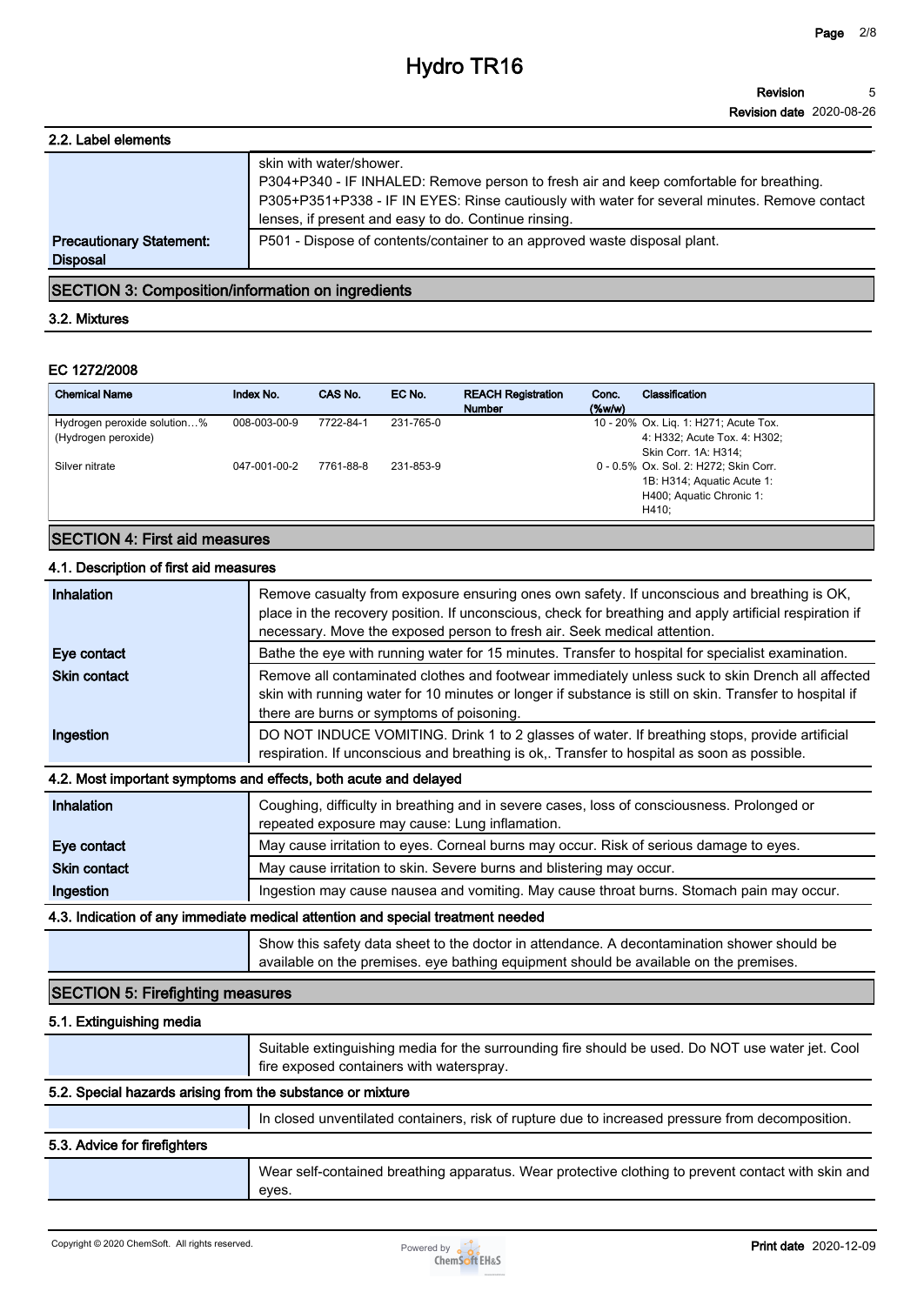# **Hydro TR16**

#### **Revision 5**

**Revision date 2020-08-26**

| <b>SECTION 6: Accidental release measures</b>                     |                                                                                                                                                            |
|-------------------------------------------------------------------|------------------------------------------------------------------------------------------------------------------------------------------------------------|
|                                                                   | 6.1. Personal precautions, protective equipment and emergency procedures                                                                                   |
|                                                                   | Do not attempt to take action without suitable protective clothing - See section 8 of SDS. Wear<br>suitable protective clothing.                           |
| 6.2. Environmental precautions                                    |                                                                                                                                                            |
|                                                                   | Do not discharge into drains or rivers. Contain the spillage using bunding.                                                                                |
| 6.3. Methods and material for containment and cleaning up         |                                                                                                                                                            |
|                                                                   | Transfer to a closable, labelled salvage container for disposal by an appropriate method.                                                                  |
| 6.4. Reference to other sections                                  |                                                                                                                                                            |
|                                                                   | * Refer to section 8 of SDS.                                                                                                                               |
| <b>SECTION 7: Handling and storage</b>                            |                                                                                                                                                            |
| 7.1. Precautions for safe handling                                |                                                                                                                                                            |
|                                                                   | avoid direct contact with the substance. Ensure adequate ventilation of the working area. Wear<br>suitable protective clothing.                            |
| 7.2. Conditions for safe storage, including any incompatibilities |                                                                                                                                                            |
|                                                                   | avoid incompatible materials and conditions - See section 10 of SDS. Do not mix with. Keep<br>container tightly closed and dry. Store in a cool, dry area. |
| Suitable packaging                                                | Keep only in the original container in a cool, well-ventilated place.                                                                                      |
| 7.3. Specific end use(s)                                          |                                                                                                                                                            |
|                                                                   | No data available.                                                                                                                                         |
| <b>SECTION 8: Exposure controls/personal protection</b>           |                                                                                                                                                            |
| 8.1. Control parameters                                           |                                                                                                                                                            |
|                                                                   |                                                                                                                                                            |

### **8.1.1. Exposure Limit Values**

| Hydrogen peroxide solution% | WEL 8-hr limit ppm: 1      | WEL 8-hr limit mg/m3: $1.4$   |
|-----------------------------|----------------------------|-------------------------------|
| (Hydrogen peroxide)         | WEL 15 min limit ppm: 2    | WEL 15 min limit mg/m3: $2.8$ |
|                             | WEL 8-hr limit mg/m3 total | WEL 15 min limit mg/m3 total  |
|                             | inhalable dust:            | inhalable dust:               |
|                             | WEL 8-hr limit mg/m3 total | WEL 15 min limit mg/m3 total  |
|                             | respirable dust:           | respirable dust.              |

#### **8.2. Exposure controls**

| 8.2.1. Appropriate engineering<br>controls | Ensure adequate ventilation of the working area.                                                                                                    |
|--------------------------------------------|-----------------------------------------------------------------------------------------------------------------------------------------------------|
| Eye / face protection                      | Approved safety goggles. Face shield. Ensure eye bath is nearby.                                                                                    |
| Skin protection -<br>Handprotection        | Nitrile rubber gloves. Wear suitable gloves. Chemical resistant gloves.                                                                             |
| Skin protection - Other                    | Wear suitable protective footwear: Chemical Resistant Wellingtons. Ensure Safety Shower is<br>nearby. Wear suitable protective clothing and gloves. |
| <b>Respiratory protection</b>              | Wear suitable respiratory equipment when necessary.                                                                                                 |
| 8.2.3. Environmental exposure<br>controls  | No data available.                                                                                                                                  |

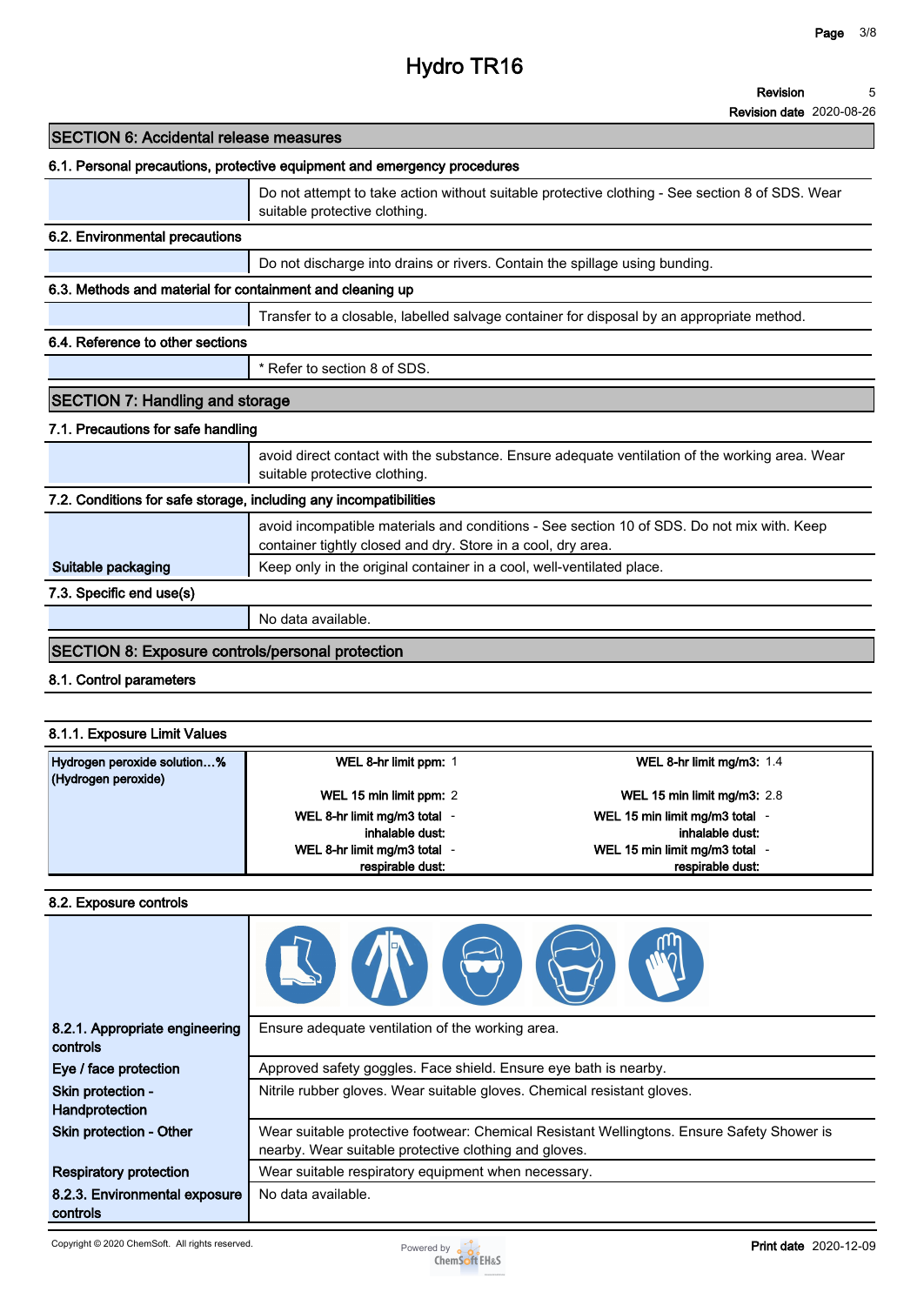**Revision Revision date 2020-08-26 5**

### **SECTION 9: Physical and chemical properties**

#### **9.1. Information on basic physical and chemical properties**

|                                               | Appearance Aqueous solution/Liquid      |
|-----------------------------------------------|-----------------------------------------|
| Colour   Clear                                |                                         |
|                                               | Odour   Mild/Slight                     |
| Water solubility   Not required               |                                         |
|                                               | Fat Solubility   No data available      |
|                                               | Soluble in   No data available          |
|                                               | Miscible in   No data available         |
| <b>Partition coefficient</b>                  | No data available                       |
| (n-octanol/water)                             |                                         |
| Partition coefficient   No data available     |                                         |
| Autoignition temperature   No data available  |                                         |
| Decomposition temperature   No data available |                                         |
|                                               | Viscosity   No data available           |
| Explosive properties   No data available      |                                         |
| <b>Oxidising properties</b> No data available |                                         |
|                                               | Odour threshold   No data available     |
|                                               | <b>pH</b> No data available             |
|                                               | Melting point   No data available       |
|                                               | Freezing Point   No data available      |
|                                               | Initial boiling point No data available |
|                                               | Flash point No data available           |
|                                               | Evaporation rate   No data available    |
| Flammability (solid, gas) No data available   |                                         |
| Vapour Flammability   No data available       |                                         |
| Upper Explosive Limit   No data available     |                                         |
| Lower Explosive Limit   No data available     |                                         |
|                                               | Vapour pressure   No data available     |
|                                               | Vapour density   No data available      |
|                                               | Relative density   No data available    |
|                                               | Solubility   No data available          |

**9.2. Other information**

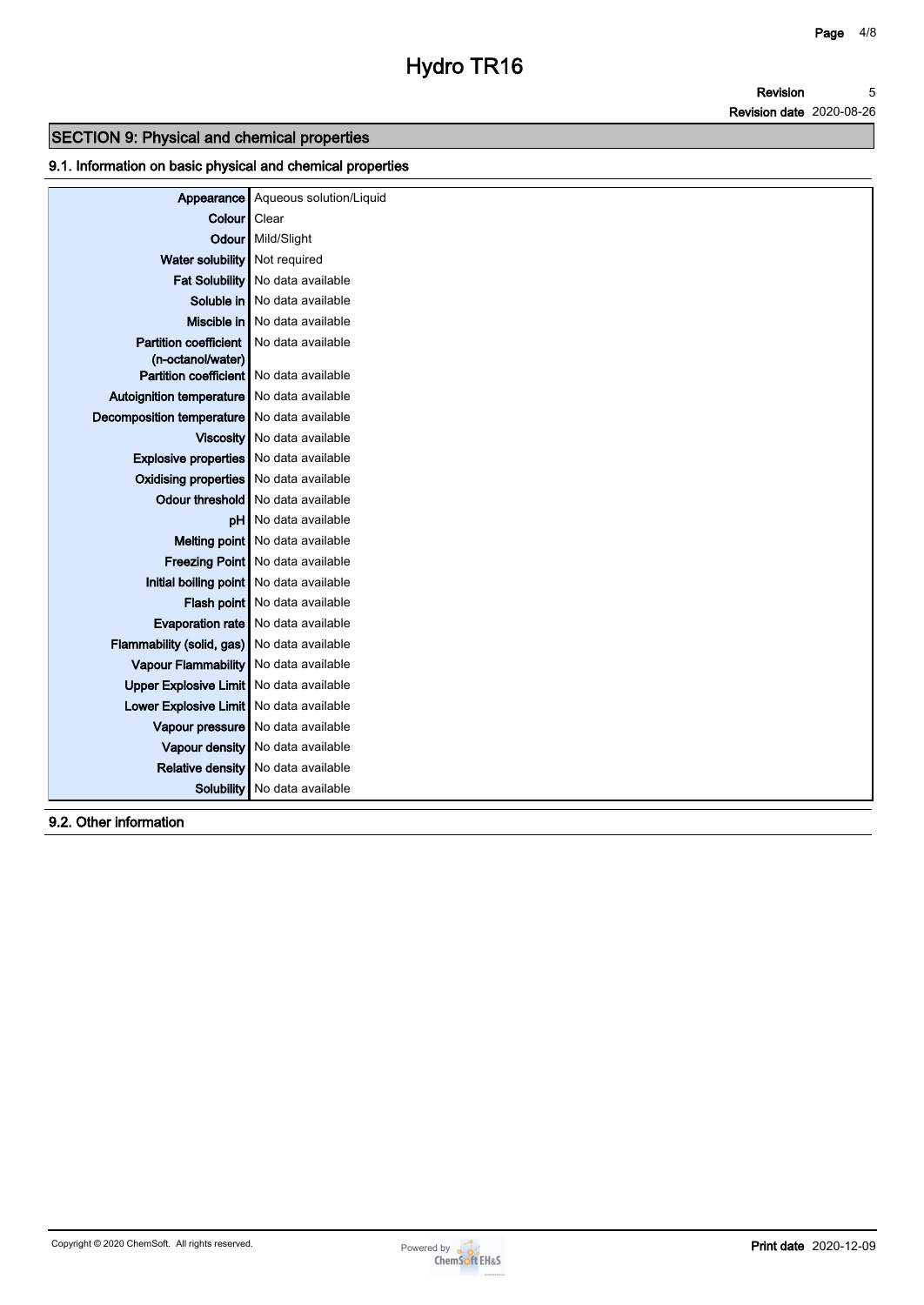#### **9.2. Other information**

| <b>SADT</b>                        | No data available                            |
|------------------------------------|----------------------------------------------|
|                                    | <b>Conductivity</b> No data available        |
| Surface tension                    | No data available                            |
| Specific gravity                   | No data available                            |
| <b>Bulk Density</b>                | No data available                            |
|                                    | Softening point   No data available          |
|                                    | Pour point No data available                 |
|                                    | <b>Sublimation Point I No data available</b> |
|                                    | Gas group   No data available                |
|                                    | Benzene Content   No data available          |
|                                    | Lead content   No data available             |
| VOC (Volatile organic              | No data available                            |
| compounds)                         |                                              |
| <b>Redox Potential</b>             | No data available                            |
| <b>Radical Formation Potential</b> | No data available                            |
| <b>Photocatalytic Properties</b>   | No data available                            |
| <b>Electrical Resistance</b>       | No data available                            |
|                                    | Total Solids   No data available             |
| Atomic number                      | No data available                            |
|                                    | Mass number   No data available              |
|                                    | Chemical Symbol   No data available          |
|                                    | <b>Physical Half Life</b> No data available  |
| <b>Specific Activity</b>           | No data available                            |
| <b>Activity</b>                    | No data available                            |
| Principle Emissions Beta           | No data available                            |
| Principle Emissions Gamma          | No data available                            |
| Principle Emissions Alpha          | No data available                            |
| <b>Principle Emissions Neutron</b> | No data available                            |
|                                    | No information available at this time.       |

### **SECTION 10: Stability and reactivity**

| 10.1. Reactivity                             |                                                                                                                                                |
|----------------------------------------------|------------------------------------------------------------------------------------------------------------------------------------------------|
|                                              | Avoid contact with: Combustible substances.                                                                                                    |
| 10.2. Chemical stability                     |                                                                                                                                                |
|                                              | Stable under normal conditions.                                                                                                                |
| 10.3. Possibility of hazardous reactions     |                                                                                                                                                |
|                                              | No data is available on this product.                                                                                                          |
| 10.4. Conditions to avoid                    |                                                                                                                                                |
|                                              | Direct sunlight. Keep away from heat.                                                                                                          |
| 10.5. Incompatible materials                 |                                                                                                                                                |
|                                              | Alkalis. Combustible liquid. Copper and its alloys. Organic materials. Reducing agents. Galvanised<br>Iron, Iron, Heavy Metals, Metallic ions. |
| 10.6. Hazardous decomposition products       |                                                                                                                                                |
|                                              | Oxygen which supports combustion. Liable to produce overpressure in container.                                                                 |
| <b>SECTION 11: Toxicological information</b> |                                                                                                                                                |
| 11.1. Information on toxicological effects   |                                                                                                                                                |
| Skin corrosion/irritation                    | May be irritation and redness at the site of contact. Blistering and burns may occur.                                                          |

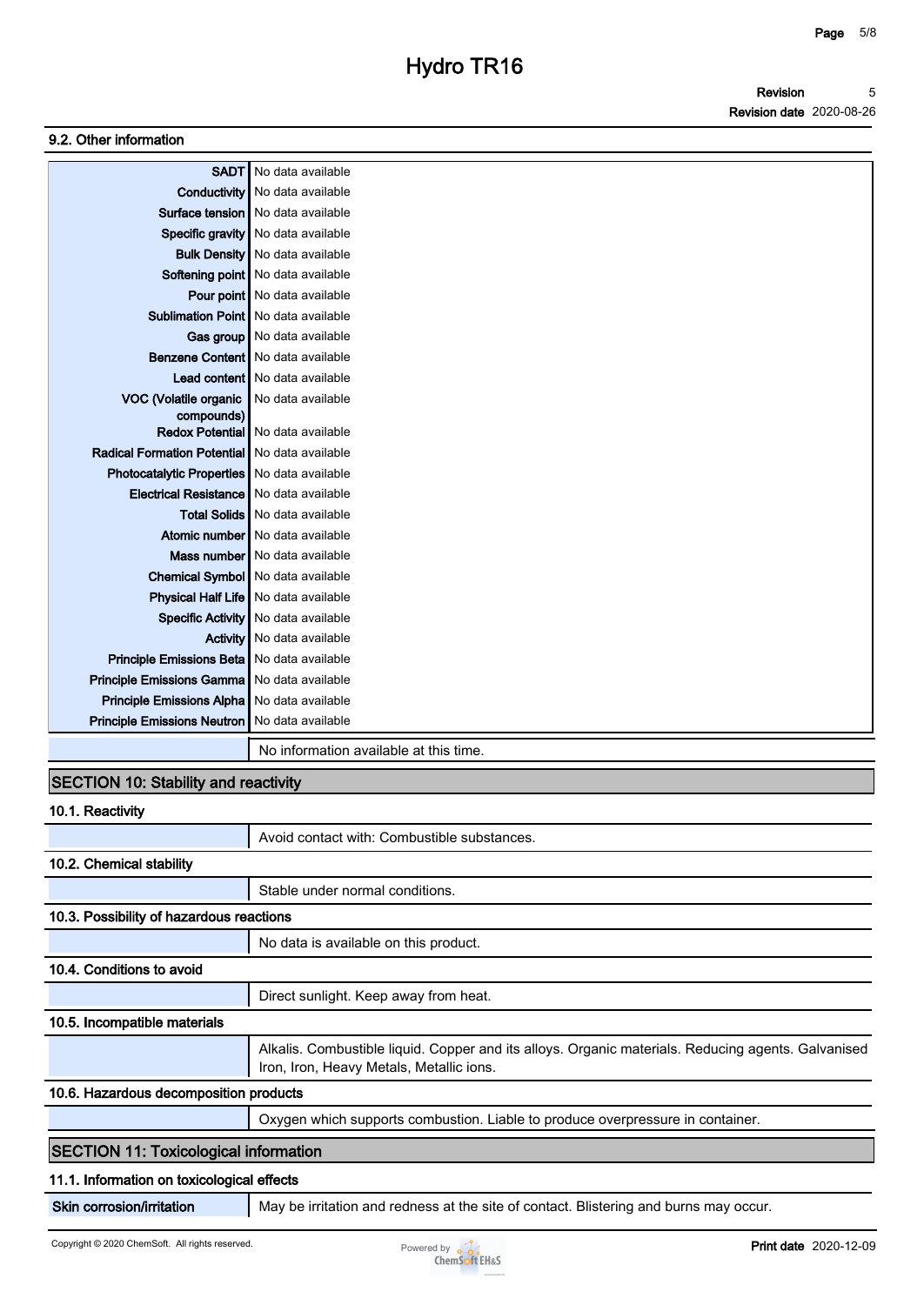# **Hydro TR16**

#### **Revision 5**

| 11.1. Information on toxicological effects       |                                                                                                                                                                                                         |  |  |
|--------------------------------------------------|---------------------------------------------------------------------------------------------------------------------------------------------------------------------------------------------------------|--|--|
| Serious eye damage/irritation                    | May be iritation and redness. May be severe pain, Corneal burns may occur, Risk of serious<br>damage to eyes.                                                                                           |  |  |
| Respiratory or skin<br>sensitisation             | May be coughing and a sore throat. May be congestion of the lungs. May cause shortness of<br>breath. May be corrosive to mucous membranes. Prolonged inhalation of mists may cause lung<br>inflamation. |  |  |
| 11.1.2. Mixtures                                 |                                                                                                                                                                                                         |  |  |
|                                                  | No data available.                                                                                                                                                                                      |  |  |
| 11.1.3. Hazard Information                       |                                                                                                                                                                                                         |  |  |
|                                                  | No data available.                                                                                                                                                                                      |  |  |
| 11.1.4. Toxicological Information                |                                                                                                                                                                                                         |  |  |
|                                                  | No data available                                                                                                                                                                                       |  |  |
|                                                  | No data available.                                                                                                                                                                                      |  |  |
| 11.1.5. Hazard Class                             |                                                                                                                                                                                                         |  |  |
|                                                  | No data available.                                                                                                                                                                                      |  |  |
| 11.1.6. Classification Criteria                  |                                                                                                                                                                                                         |  |  |
|                                                  | No data available.                                                                                                                                                                                      |  |  |
| 11.1.7. Information on likely routes of exposure |                                                                                                                                                                                                         |  |  |
|                                                  | No data available.                                                                                                                                                                                      |  |  |
|                                                  | 11.1.8. Symptoms related to the physical, chemical and toxicological characteristics                                                                                                                    |  |  |
|                                                  | No data available.                                                                                                                                                                                      |  |  |
|                                                  | 11.1.9. Delayed and immediate effects as well as chronic effects from short and long-term exposure                                                                                                      |  |  |
|                                                  | No data available.                                                                                                                                                                                      |  |  |
| 11.1.10. Interactive effects                     |                                                                                                                                                                                                         |  |  |
|                                                  | No data available.                                                                                                                                                                                      |  |  |
| 11.1.11. Absence of specific data                |                                                                                                                                                                                                         |  |  |
|                                                  | No data available.                                                                                                                                                                                      |  |  |
| 11.1.12. Mixture versus substance information    |                                                                                                                                                                                                         |  |  |
|                                                  | No data available.                                                                                                                                                                                      |  |  |
| 11.1.13. Other information                       |                                                                                                                                                                                                         |  |  |
|                                                  | No data available.                                                                                                                                                                                      |  |  |
| <b>SECTION 12: Ecological information</b>        |                                                                                                                                                                                                         |  |  |
| 12.1. Toxicity                                   |                                                                                                                                                                                                         |  |  |
|                                                  | No data available                                                                                                                                                                                       |  |  |
| 12.2. Persistence and degradability              |                                                                                                                                                                                                         |  |  |
|                                                  | No data available.                                                                                                                                                                                      |  |  |
| <b>PBT</b>                                       |                                                                                                                                                                                                         |  |  |
|                                                  | No data available.                                                                                                                                                                                      |  |  |
| 12.3. Bioaccumulative potential                  |                                                                                                                                                                                                         |  |  |
|                                                  |                                                                                                                                                                                                         |  |  |
|                                                  | No data available.                                                                                                                                                                                      |  |  |
| <b>BCF: Bioconcentration factor.</b>             |                                                                                                                                                                                                         |  |  |

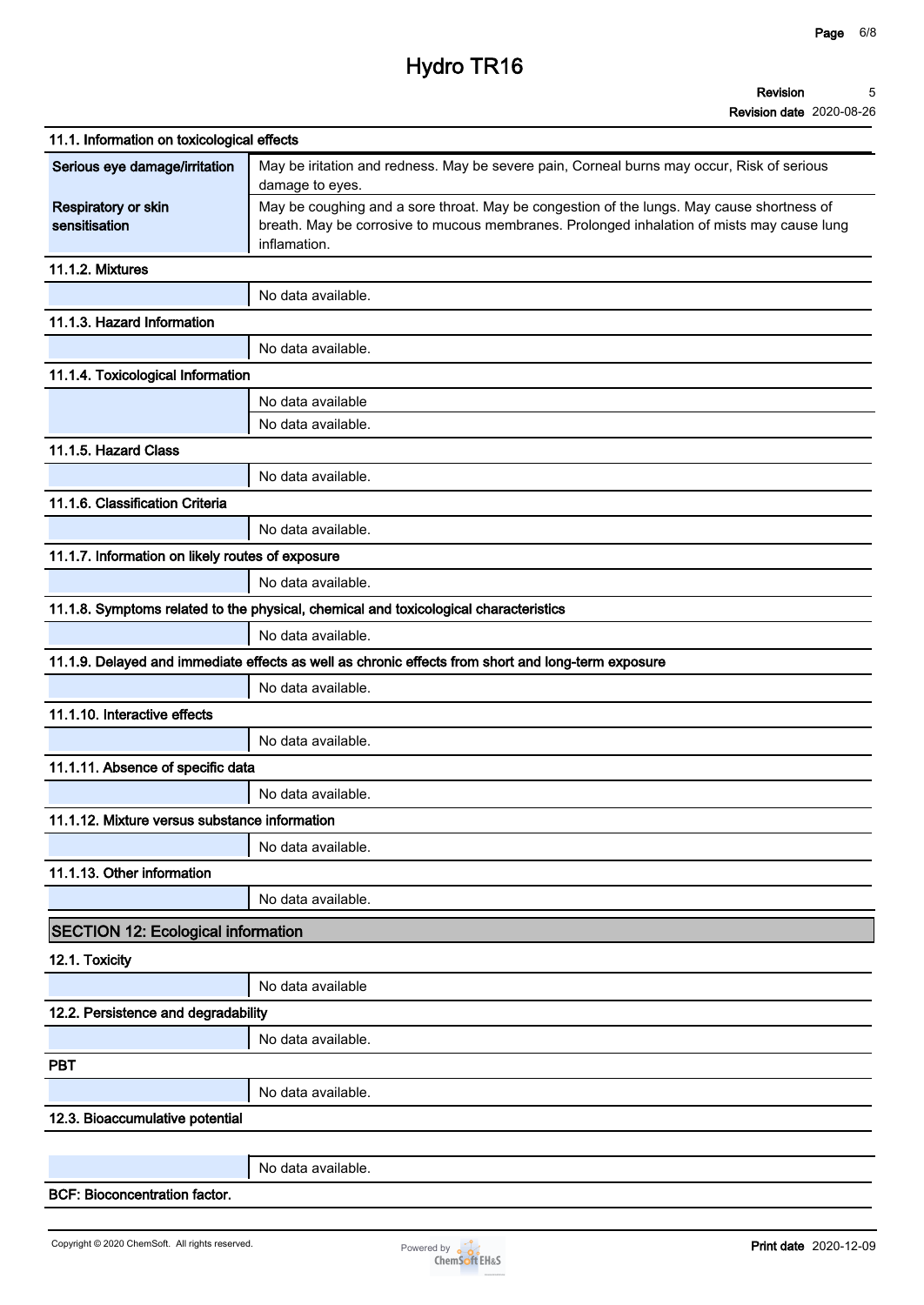# **Hydro TR16**

| <b>BCF: Bioconcentration factor.</b>       |                                                                                                                                                                      |  |  |  |
|--------------------------------------------|----------------------------------------------------------------------------------------------------------------------------------------------------------------------|--|--|--|
|                                            | No data available.                                                                                                                                                   |  |  |  |
| <b>Partition coefficient</b>               |                                                                                                                                                                      |  |  |  |
|                                            | Hydro TR16 No data available                                                                                                                                         |  |  |  |
| <b>PBT</b> identification:                 | No data available.                                                                                                                                                   |  |  |  |
| <b>PBT</b> identification:                 | No data available.                                                                                                                                                   |  |  |  |
| 12.4. Mobility in soil                     |                                                                                                                                                                      |  |  |  |
|                                            | No data available.                                                                                                                                                   |  |  |  |
| 12.5. Results of PBT and vPvB assessment   |                                                                                                                                                                      |  |  |  |
|                                            | No data available.                                                                                                                                                   |  |  |  |
| 12.6. Other adverse effects                |                                                                                                                                                                      |  |  |  |
|                                            | Do not allow to enter watercourses or soils. Spillage in sewers or waterways must be avoided.<br>Discharge of large quantities may kill fish and other aquatic life. |  |  |  |
| <b>SECTION 13: Disposal considerations</b> |                                                                                                                                                                      |  |  |  |
| 13.1. Waste treatment methods              |                                                                                                                                                                      |  |  |  |
|                                            | Dispose of as special waste in compliance with local and national regulations.                                                                                       |  |  |  |
| <b>Disposal methods</b>                    |                                                                                                                                                                      |  |  |  |
|                                            | Contaminated containers must not be treated as household waste. Where practicable, containers<br>and packaging should be recycled by a licensed contractor.          |  |  |  |
| <b>SECTION 14: Transport information</b>   |                                                                                                                                                                      |  |  |  |

### **SECTION 15: Regulatory information**

#### **15.1. Safety, health and environmental regulations/legislation specific for the substance or mixture**

**No data available.**

#### **15.2. Chemical safety assessment**

**No data available.**

### **SECTION 16: Other information**

#### **Other information**

| <b>Revision</b> | This document differs from the previous version in the following areas.      |
|-----------------|------------------------------------------------------------------------------|
|                 | 1 - Product Use.                                                             |
|                 | 2 - 2.1. Classification of the substance or mixture.                         |
|                 | 2 - 2.1.2. Classification - EC 1272/2008.                                    |
|                 | 2 - Hazard pictograms.                                                       |
|                 | 2 - Precautionary Statement: Prevention.                                     |
|                 | 2 - Precautionary Statement: Response.                                       |
|                 | 2 - Precautionary Statement: Storage.                                        |
|                 | 2 - Precautionary Statement: Disposal.                                       |
|                 | 5 - 5.2. Special hazards arising from the substance or mixture.              |
|                 | 9 - 9.1. Information on basic physical and chemical properties (Appearance). |
|                 | 9 - 9.1. Information on basic physical and chemical properties (Colour).     |
|                 | 9 - 9.1. Information on basic physical and chemical properties (Odour).      |
|                 | 10 - 10.2. Chemical stability.                                               |
|                 | 10 - 10.4. Conditions to avoid.                                              |
|                 | 10 - 10.3. Possibility of hazardous reactions.                               |
|                 | 10 - 10.6. Hazardous decomposition products.                                 |